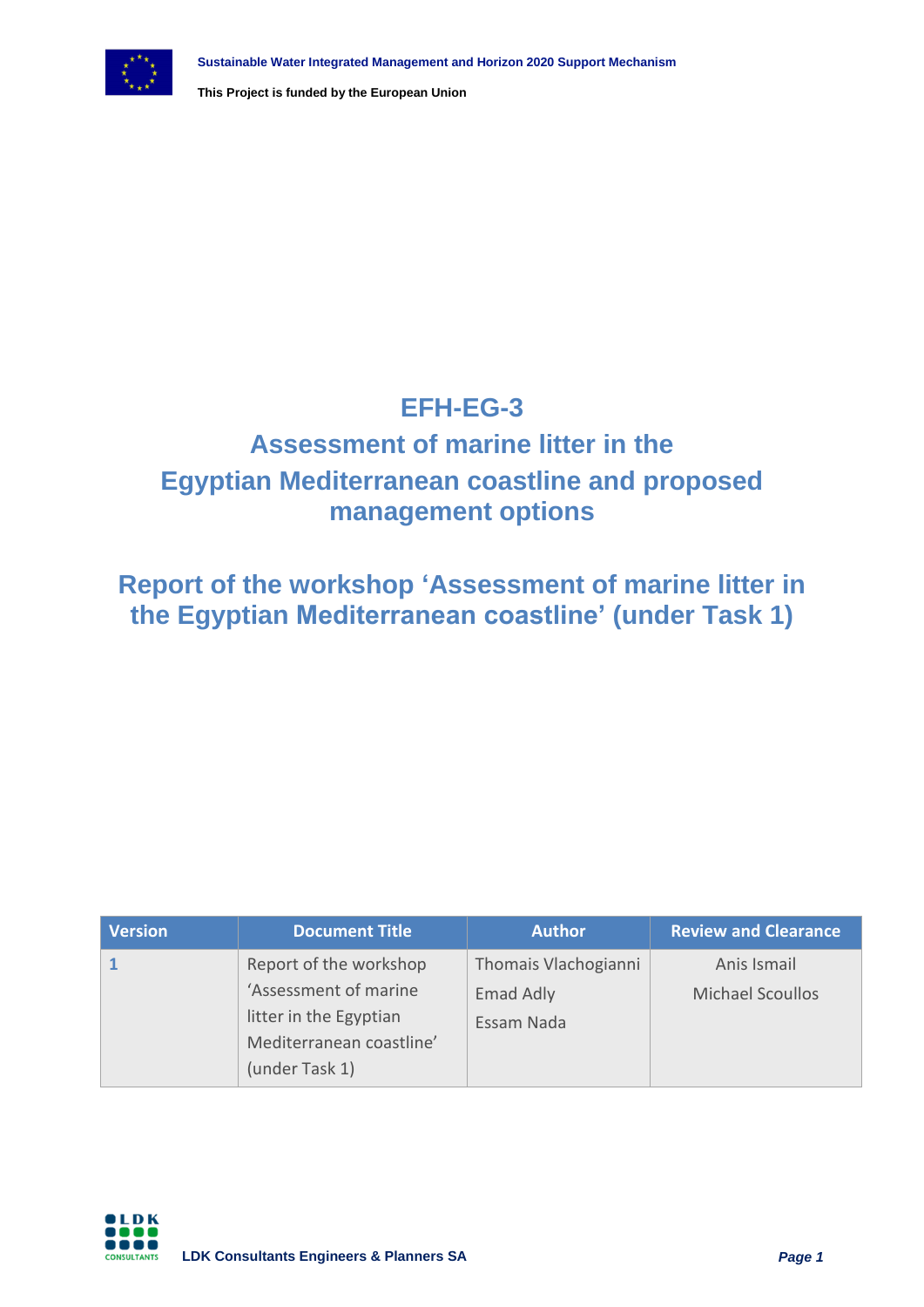

## THE SWIM AND H2020 SUPPORT MECHANISM PROJECT (2016-2019)

The SWIM and H2020 SM is a Regional Technical Support Program, funded by the European Commission, Directorate General (DG) NEAR (Neighborhood and Enlargement Negotiations), that includes the following Partner Countries (PCs): Algeria, Egypt, Israel, Jordan, Lebanon, Libya, Morocco, Palestine, [Syria] and Tunisia. However, in order to ensure the coherence and effectiveness of Union financing or to foster regional co-operation, eligibility of specific actions will be extended to the Western Balkan countries (Albania, Bosnia Herzegovina and Montenegro), Turkey and Mauritania. The Program is funded by the European Neighbourhood Instrument (ENI) South/Environment. It ensures the continuation of EU's regional support to ENP South countries in the fields of water management, marine pollution prevention and adds value to other important EU-funded regional programs in related fields, in particular the SWITCH-Med program, and the Clima South program, as well as to projects under the EU bilateral programming, where environment and water are identified as priority sectors for the EU cooperation. It complements and provides operational partnerships and links with the projects labelled by the Union for the Mediterranean, project preparation facilities in particular MESHIP phase II and with the next phase of the ENPI-SEIS project on environmental information systems, whereas its work plan will be coherent with, and supportive of, the Barcelona Convention and its Mediterranean Action Plan.

The overall objective of the Program is to contribute to reduced marine pollution and a more sustainable use of scarce water resources. The Technical Assistance services are grouped in 6 work packages: WP1. Expert facility, WP2. Peer-to-peer experience sharing and dialogue, WP3. Training activities, WP4. Communication and visibility, WP5. Capitalizing the lessons learnt, good practices and success stories and WP6. Support activities.

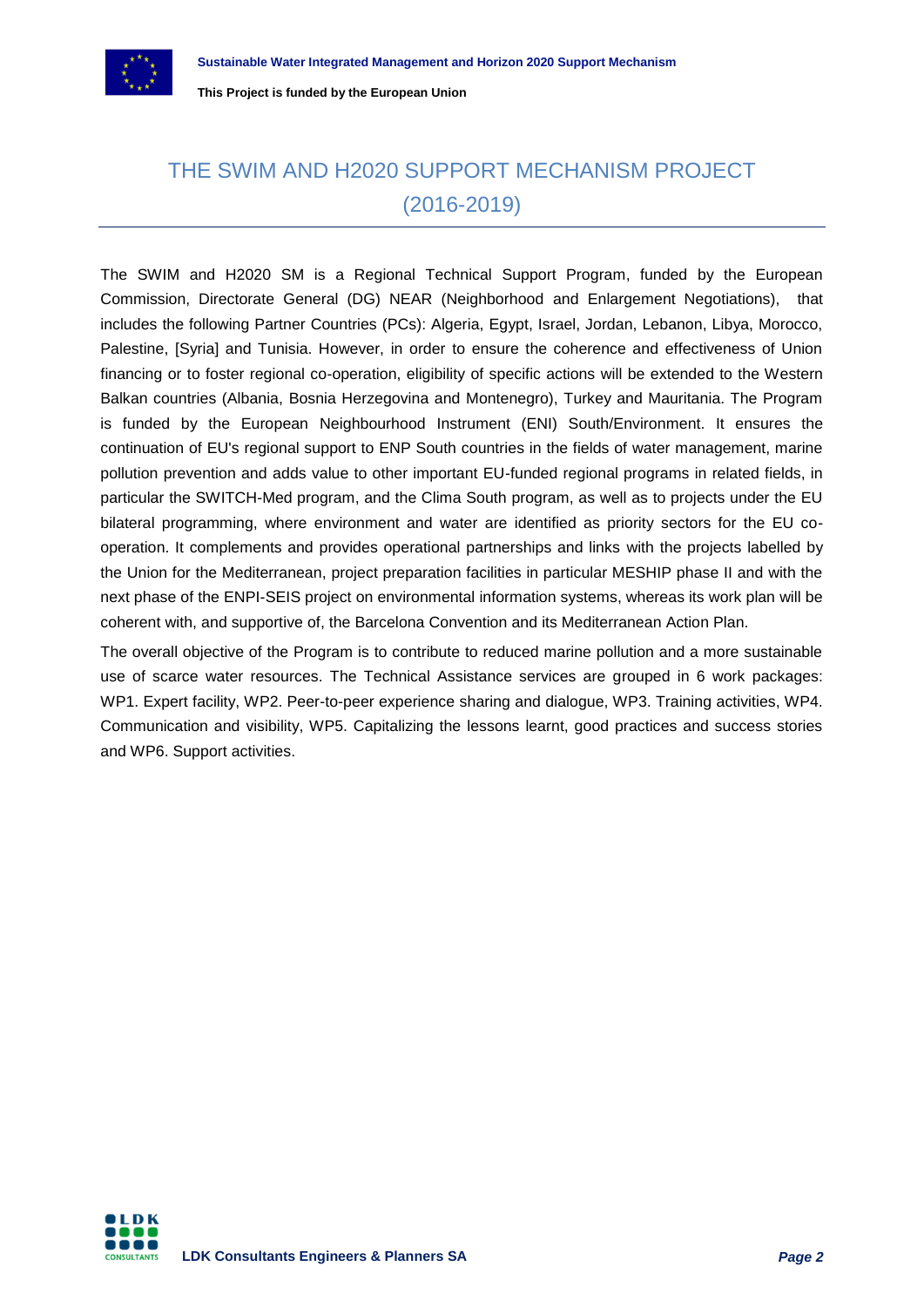

### **Acknowledgements:**

Special thanks need to be directed to Ms. Heba Sharawy, H2020 Focal Point (Egyptian Ministry of Environment), Mr. Mohour Ibrahim, MEDPOL Focal Point (Egyptian Ministry of Environment) and Mr. Sameh Riad Ayoub, Marine Litter National Focal Point, (Egyptian Ministry of Environment) for their valuable contribution and support throughout the training.

### **Disclaimer:**

This document has been produced with the financial support of the European Union. The contents are the sole responsibility of the implementing Consortium and can in no way be taken to reflect the views of the European Union.

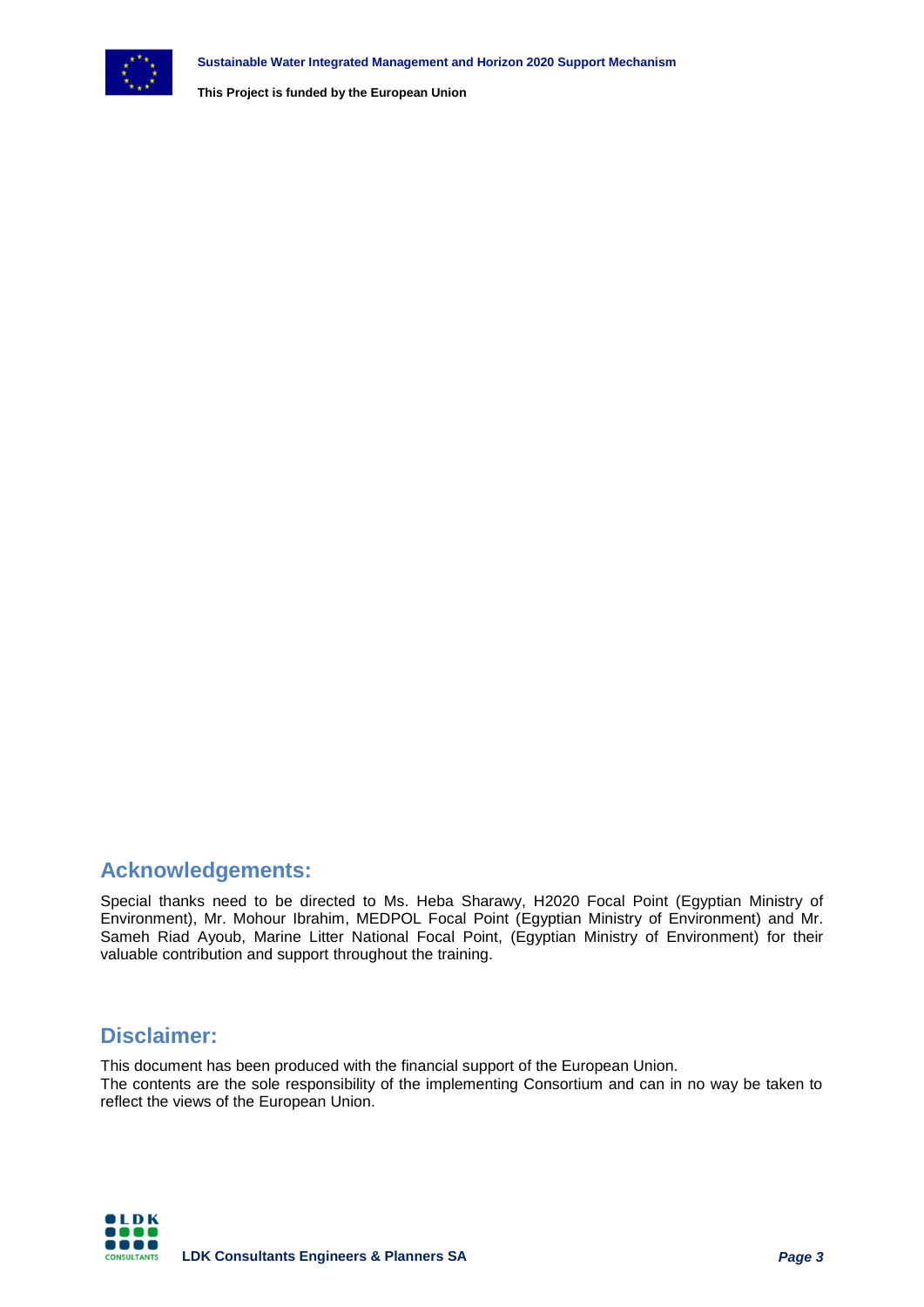

## TABLE OF CONTENTS

|      | $2^{\circ}$             |
|------|-------------------------|
|      | $\overline{\mathbf{3}}$ |
|      |                         |
|      | 5                       |
|      | 6                       |
|      | $\overline{7}$          |
|      | 8                       |
| 8.1. |                         |
| 8.2. |                         |
| 8.3. |                         |

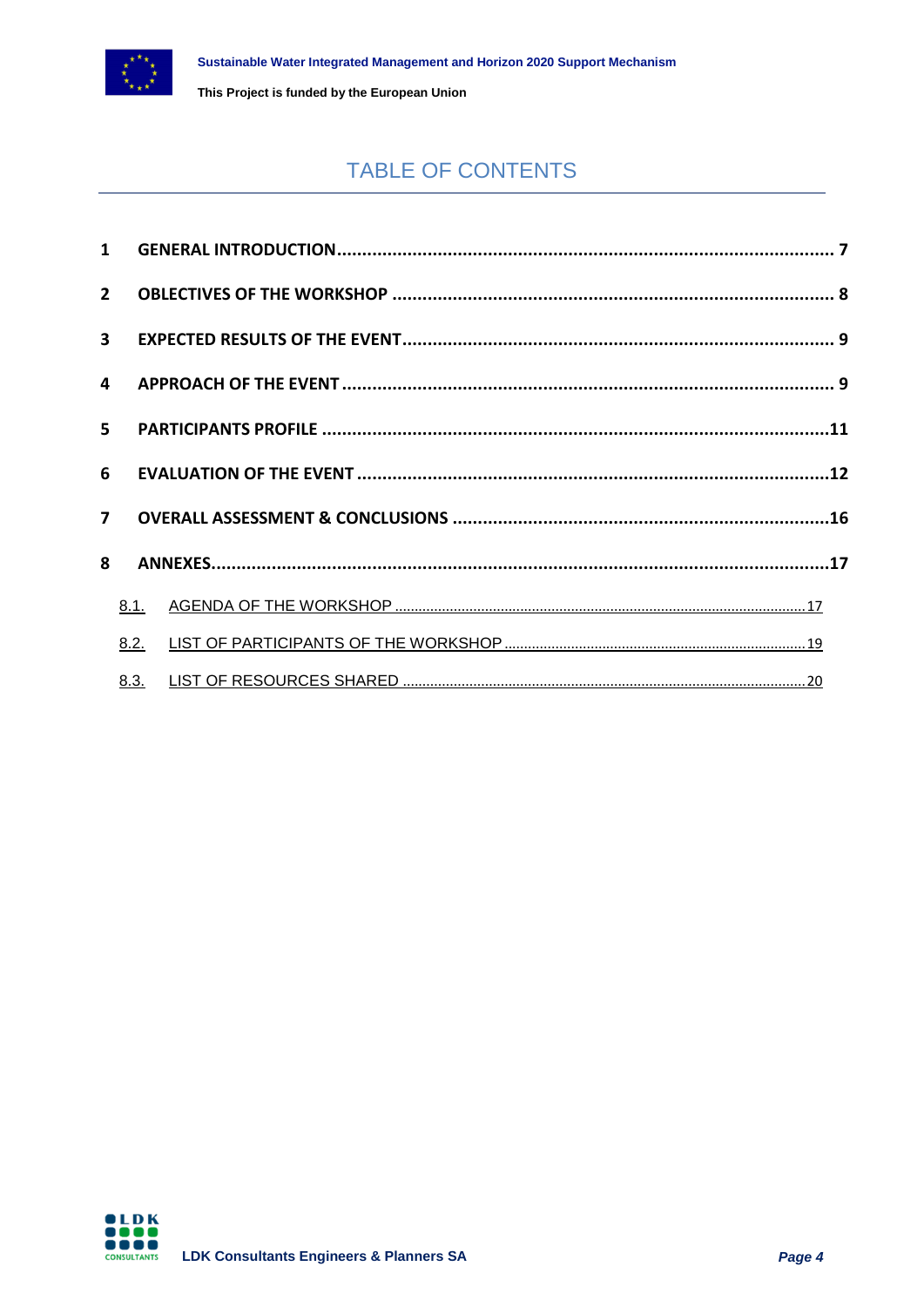

## LIST OF TABLES

| Table 1. Workshop rating results related to organizational, administrative and planning |  |
|-----------------------------------------------------------------------------------------|--|
|                                                                                         |  |
|                                                                                         |  |
|                                                                                         |  |
|                                                                                         |  |

### LIST OF FIGURES

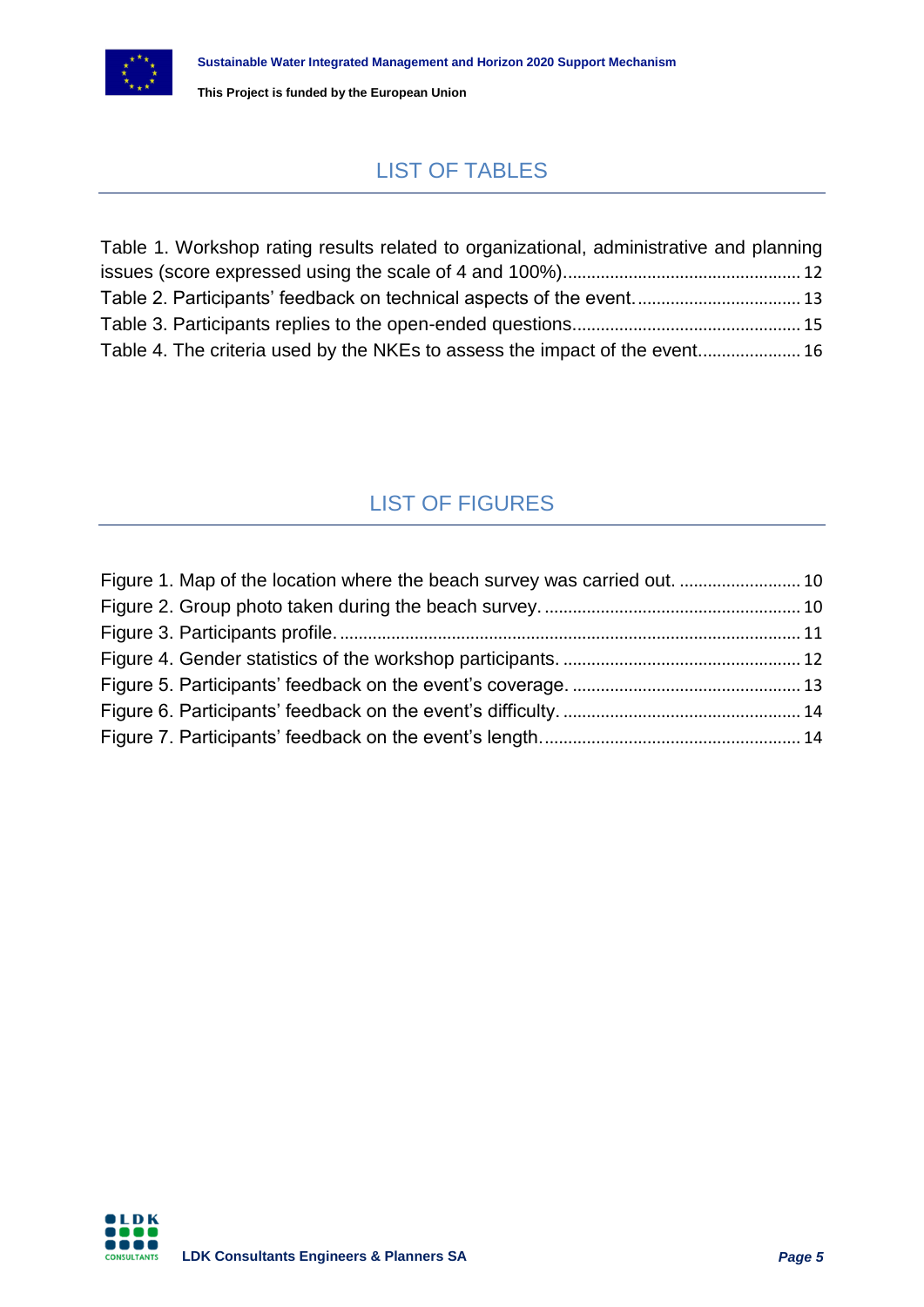

### ABBREVIATIONS

| EO.               | <b>Ecological Objective</b>                                    |  |
|-------------------|----------------------------------------------------------------|--|
| H <sub>2020</sub> | Horizon 2020                                                   |  |
| <b>ICZM</b>       | <b>Integrated Coastal Zone Management</b>                      |  |
| <b>IMAP</b>       | Integrated Monitoring and Assessment Programme                 |  |
| <b>LBS</b>        | Land-Based Sources                                             |  |
| <b>NAP</b>        | National Action Plan                                           |  |
| <b>NGO</b>        | Non-Governmental Organization                                  |  |
| <b>NKE</b>        | Non-Key Expert                                                 |  |
| UNEP/MAP          | United Nations Environment Programme/Mediterranean Action Plan |  |

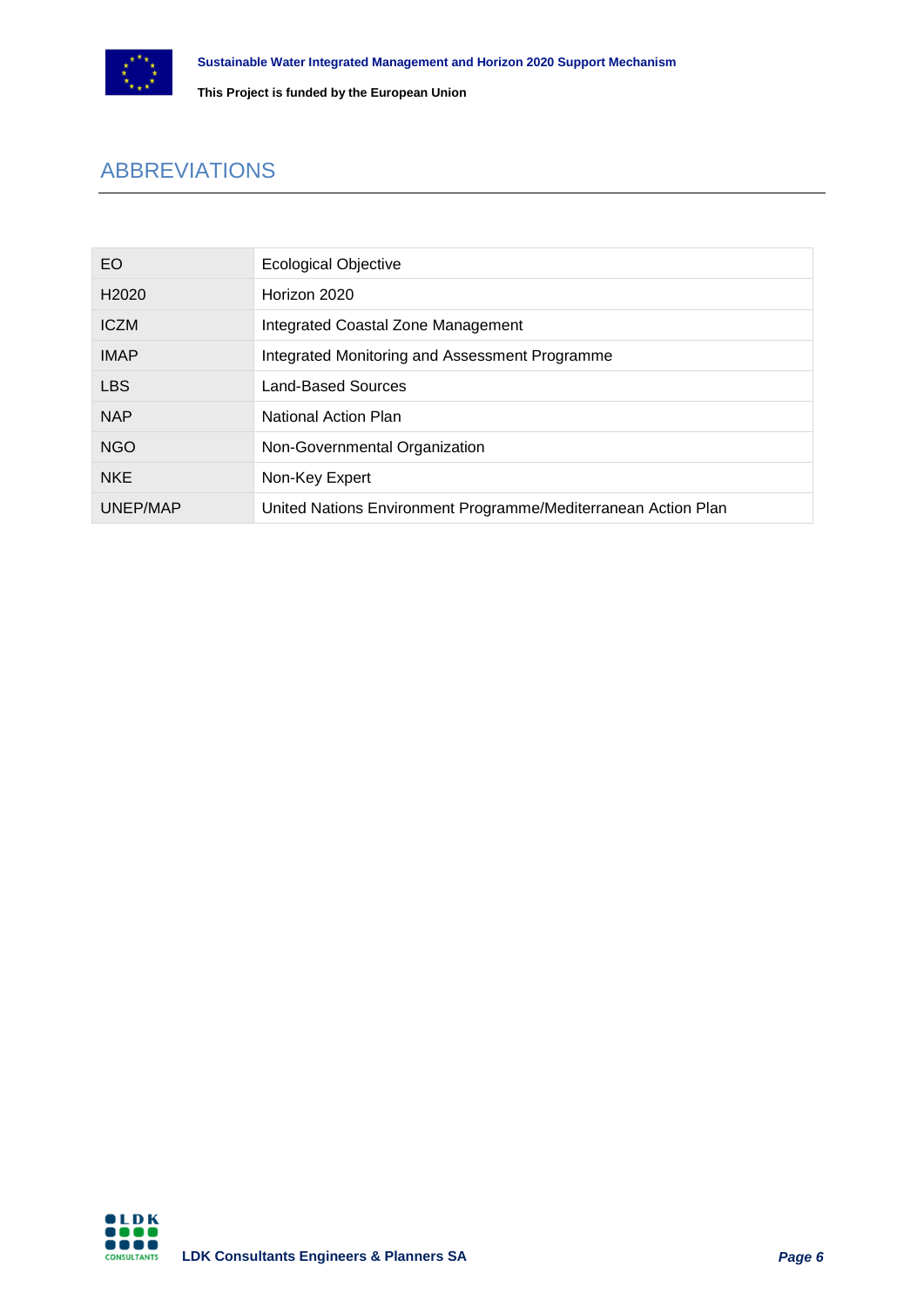

**Sustainable Water Integrated Management and Horizon 2020 Support Mechanism This Project is funded by the European Union**

# <span id="page-6-0"></span>**1 GENERAL INTRODUCTION**

Marine litter -any persistent, manufactured or processed solid material discarded, disposed of or abandoned in the marine and coastal environment- is globally acknowledged as a major societal challenge of our times due to its significant environmental, economic, social, political and cultural implications. Marine litter negatively impacts coastal and marine ecosystems and the services they provide, ultimately affecting people's livelihoods and well-being.

Marine litter related information in the Mediterranean, remains limited, inconsistent and fragmented, however it is widely accepted that it is one of the most affected seas by marine litter worldwide. Effective measures to tackle marine litter in the region are seriously hampered by the lack of reliable scientific data. Within this context the need for accurate, coherent and comparable scientific data on marine litter in the Mediterranean countries is evident in order to set priorities for action and address marine litter effectively, thus ensuring the sustainable management and use of the marine and coastal environment of the region.

Within the framework of the SWIM-H2020 SM Egypt has asked for an Expert Facility Activity (EFH-EG-3) in order to assess marine litter in the Egyptian Mediterranean coastline and come up with targeted management options. This activity will support the implementation in Egypt of the obligations and measures relevant to the Regional Plan for Marine Litter Management in the Mediterranean of the Barcelona Convention and will contribute to Integrated Coastal Zone Management (ICZM) within the framework of the implementation of the regional ICZM Protocol of the Barcelona Convention. More specifically, the action will support Egypt in: integrating marine litter measures into the LBS National Action Plan in line with Article 7 of the Regional Plan; assessing marine litter in the Egyptian Mediterranean coastline in line with Article 11 of the Regional Plan; designing a marine litter monitoring programme in line with Article 12 of the Regional Plan; supporting the implementation of Regional Plan through technical assistance and capacity building in line with Article 15 of the Regional Plan.

The assessment of marine litter in the Egyptian Mediterranean coastline and the proposed management options based on the results would trigger positive changes in the design and implementation of the relevant national institutional, policy and regulatory frameworks, which should incorporate marine litter prevention and reduction measures. Furthermore, it will strengthen the regional coherence and cooperation in approaches to marine pollution prevention and control, and sustainable waste management. The areas addressed/covered by the proposed activity include a study/assessment, technical assistance and capacity building.

The overall Activity entails the following tasks:

- Task 1: Carry out marine litter pilot surveys (including a workshop) on the Med Coast of Egypt along with a literature review focusing on strengthening the evidence base concerning marine litter and in particular plastics.
- Task 2: Compile a document with 'best' available techniques and methodologies for monitoring marine litter in the coastal and marine environment and short listing of best environmental practices for management of marine litter.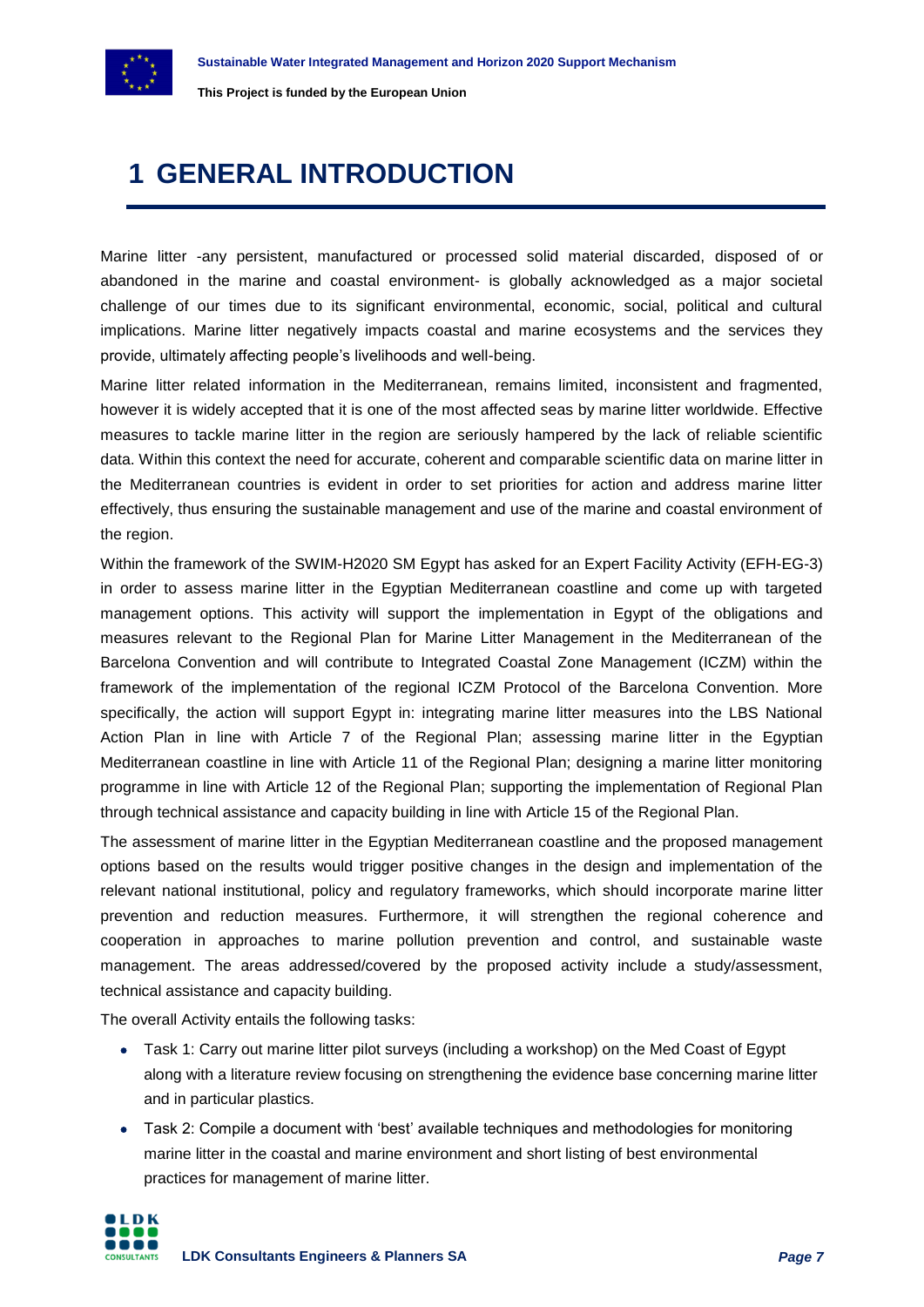

- Task 3: Carry out a literature review on the degradation process for plastics.
- Task 4: Review the socioeconomic implications of marine litter.

This workshop, held on 19-20 September 2017 in Alexandria, was carried out under Task 1. Together with the Egyptian Authorities (via the Horizon 2020 Focal Point) within this task, specific sampling sites for the marine litter monitoring on the Mediterranean coast will be selected, a core set of professionals will be supported on how to properly monitor marine litter on coasts and 3-4 marine litter monitoring surveys will be conducted. Once the task is completed marine litter datasets from the pilot monitoring surveys will be obtained; an assessment report will be elaborated on amounts, types, composition and sources of marine litter.

## <span id="page-7-0"></span>**2 OBLECTIVES OF THE WORKSHOP**

The overarching goal of the workshop was to train a core set of professionals to properly monitor marine litter on coasts. The workshop participants were briefly introduced to the theme of marine litter, its sources and impacts, as well as the main legislative framework to combat marine litter, namely the Barcelona Convention Regional Plan for Marine Litter Management in the Mediterranean. The participants gained an overview of the 'best' available techniques and methodologies for monitoring marine litter in the coastal and marine environment. Most importantly, they had the opportunity to get acquainted step-by-step with the methodology for monitoring marine macro-litter on beaches and gain hands-on experience on how to perform beach litter surveys. The participants surveyed two transects on the coastline of Alexandria and processed the respective data in order to obtain a snapshot of the marine litter density in the area and the potential main sources. Throughout the workshop emphasis was given to the practical implementation of the three marine litter indicators adopted within the Barcelona Convention Integrated Monitoring and Assessment Programme of the Mediterranean Sea and Coast and Related Assessment Criteria (IMAP – Decision IG.22/7).

- Common Indicator 22: Trends in the amount of litter washed ashore and/or deposited on coastlines (EO10);
- Common Indicator 23: Trends in the amount of litter in the water column including micro plastics and on the seafloor (EO10)
- Candidate Indicator 24: Trends in the amount of litter ingested by or entangling marine organisms focusing on selected mammals, marine birds, and marine turtles (EO10).

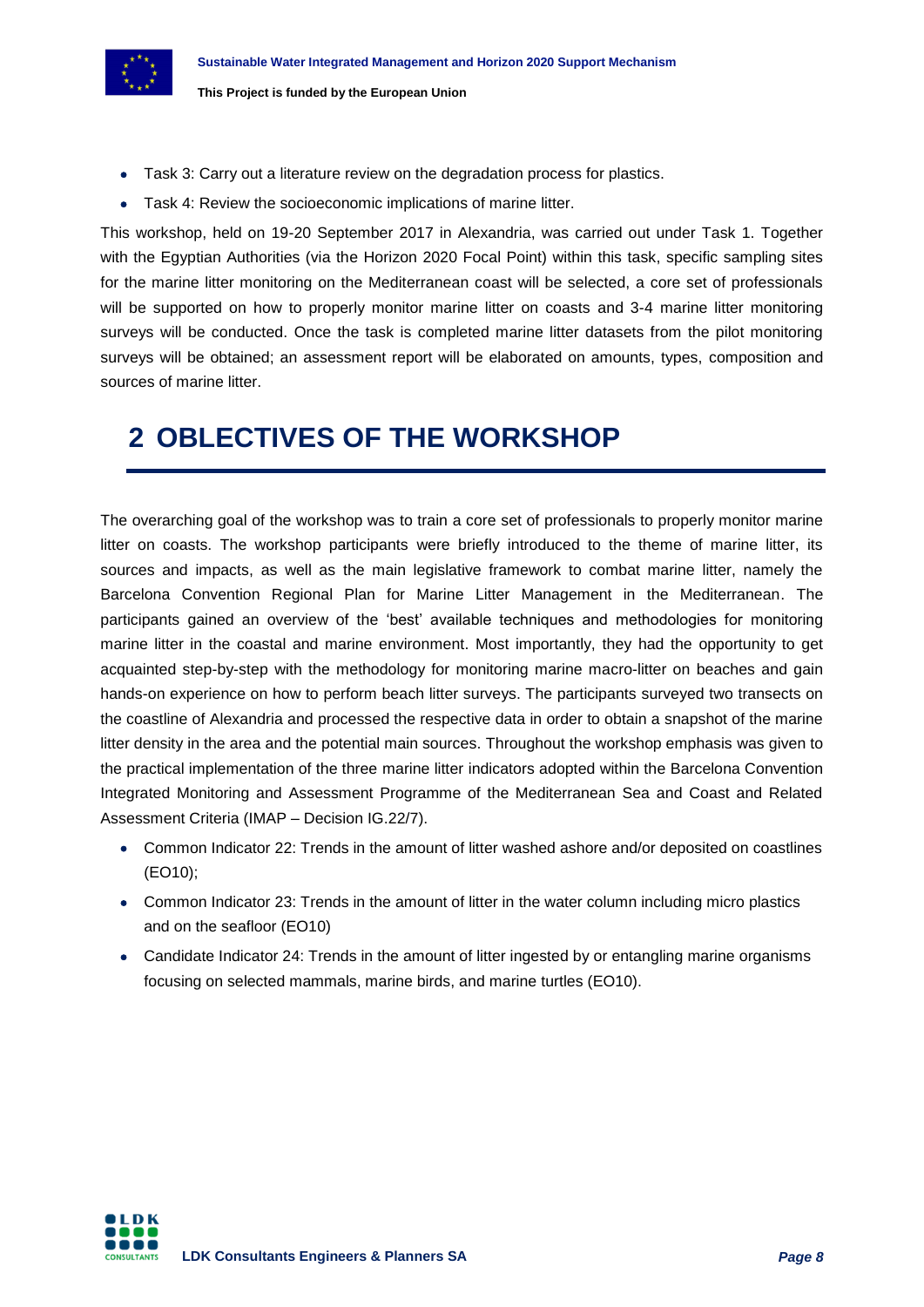

# <span id="page-8-0"></span>**3 EXPECTED RESULTS OF THE EVENT**

The expected out outcomes of the workshop were:

- Enhanced understanding of key issues (technical, environmental, economic, health, cultural and social) related to marine litter;
- Deepened knowledge on the Barcelona Convention Regional Plan for Marine Litter Management in the Mediterranean Acquiring and the three marine litter indicators adopted within the Barcelona Convention Integrated Monitoring and Assessment Programme of the Mediterranean Sea and Coast and Related Assessment Criteria (IMAP – Decision IG.22/7);
- Improved knowledge and understanding of appropriate marine litter monitoring schemes and methodologies;
- Strengthened capacities to monitor marine litter on beaches in a harmonized way and also enhanced skills to process the marine litter datasets and identify the marine litter sources.
- Strengthened implementation of the Barcelona Convention Regional Plan for Marine Litter Management in the Mediterranean.

The outcomes of this workshop will be instrumental in selecting sampling sites for marine litter monitoring on the Egyptian Mediterranean coast and in conducting the pilot marine litter monitoring surveys.

The training achieved to meet the above results by applying the approach described in the following sections.

## <span id="page-8-1"></span>**4 APPROACH OF THE EVENT**

The workshop comprised of a balanced mix of presentations, small group simulation exercises, field work and moderated discussion to foster an engaging learning experience. It was participatory and interactive. The workshop was facilitated by on-line video guidelines [\(http://mio-ecsde.org/project/mio](http://mio-ecsde.org/project/mio-ecsdedefishgear-guidelines-on-how-to-monitor-marine-litter-on-beaches/)[ecsdedefishgear-guidelines-on-how-to-monitor-marine-litter-on-beaches/\)](http://mio-ecsde.org/project/mio-ecsdedefishgear-guidelines-on-how-to-monitor-marine-litter-on-beaches/) and an e-learning platform [\(http://www.envirolearning.net/index.php?ctg=lesson\\_info&courses\\_ID=26\)](http://www.envirolearning.net/index.php?ctg=lesson_info&courses_ID=26) on marine litter monitoring. At the end of the workshop the participants were provided with the training materials and other marine litter related resources so as to enhance their competences on how to design and carry out marine litter monitoring. These resources included the metadata templates and monitoring protocols for monitoring marine litter on beaches, marine litter assessment reports, guides with marine litter best practices measures, etc.

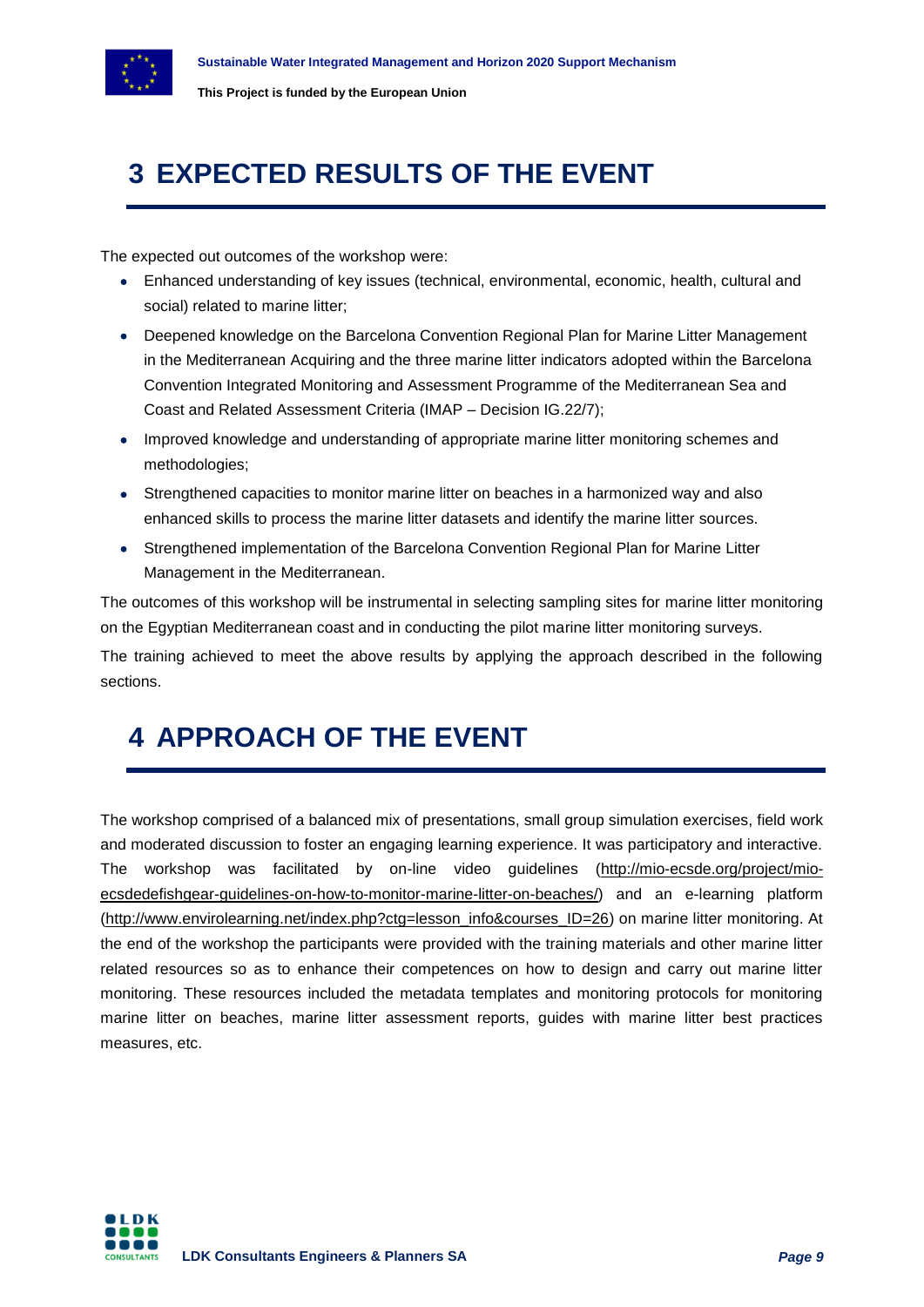

<span id="page-9-0"></span>

**Figure 1. Map of the location where the beach survey was carried out.**

**Figure 2. Group photo taken during the beach survey.**

<span id="page-9-1"></span>

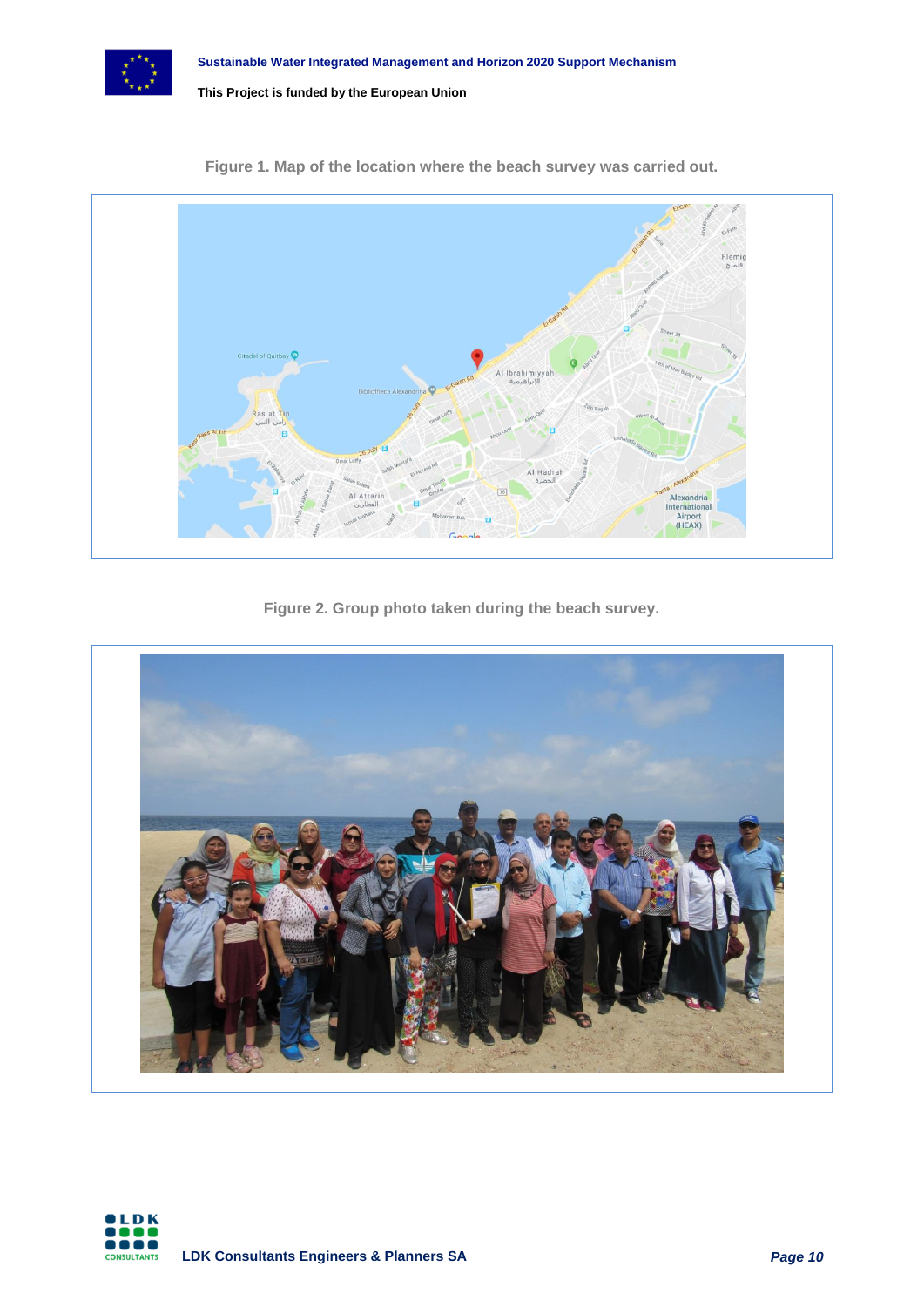

# <span id="page-10-0"></span>**5 PARTICIPANTS PROFILE**

In accordance with Terms of Reference of these activities, this workshop targeted the following stakeholders:

- The H2020 Focal Point;
- The UNEP/MAP MEDPOL Focal Point;
- Members of staff of the EEAA/Ministry of Environment and/or any other relevant agency that would be involved in designing the marine litter monitoring programme of Egypt as well as the marine litter measures;
- Representatives of local authorities in charge of keeping the beaches clean and/or managing waste and/or involved in designing/implementing the waste management plan of the Governorate;
- NGOs carrying out beach litter surveys or interested in performing marine litter monitoring
- Research institutes and academia working or interested in working on the issue of marine litter monitoring;
- Representatives of any related marine litter monitoring related projects
- Management bodies of coastal and/or marine protected areas;
- Any other stakeholder (e.g. plastic producers associations, fishermen associations, etc.) interested in marine litter monitoring and marine litter management.

As seen also from the list of participants (see Annex 8.2), the event was attended by 30 participants (including the NKEs), out of which more than half were ministry representatives, 4 were NGO representatives, 4 participants were from academia and research institutes, one participant was from the media (see Figure 2). The participants were well balanced in terms of gender, with 53% participants being male and the 47% female.

<span id="page-10-1"></span>

**Figure 3. Participants profile.**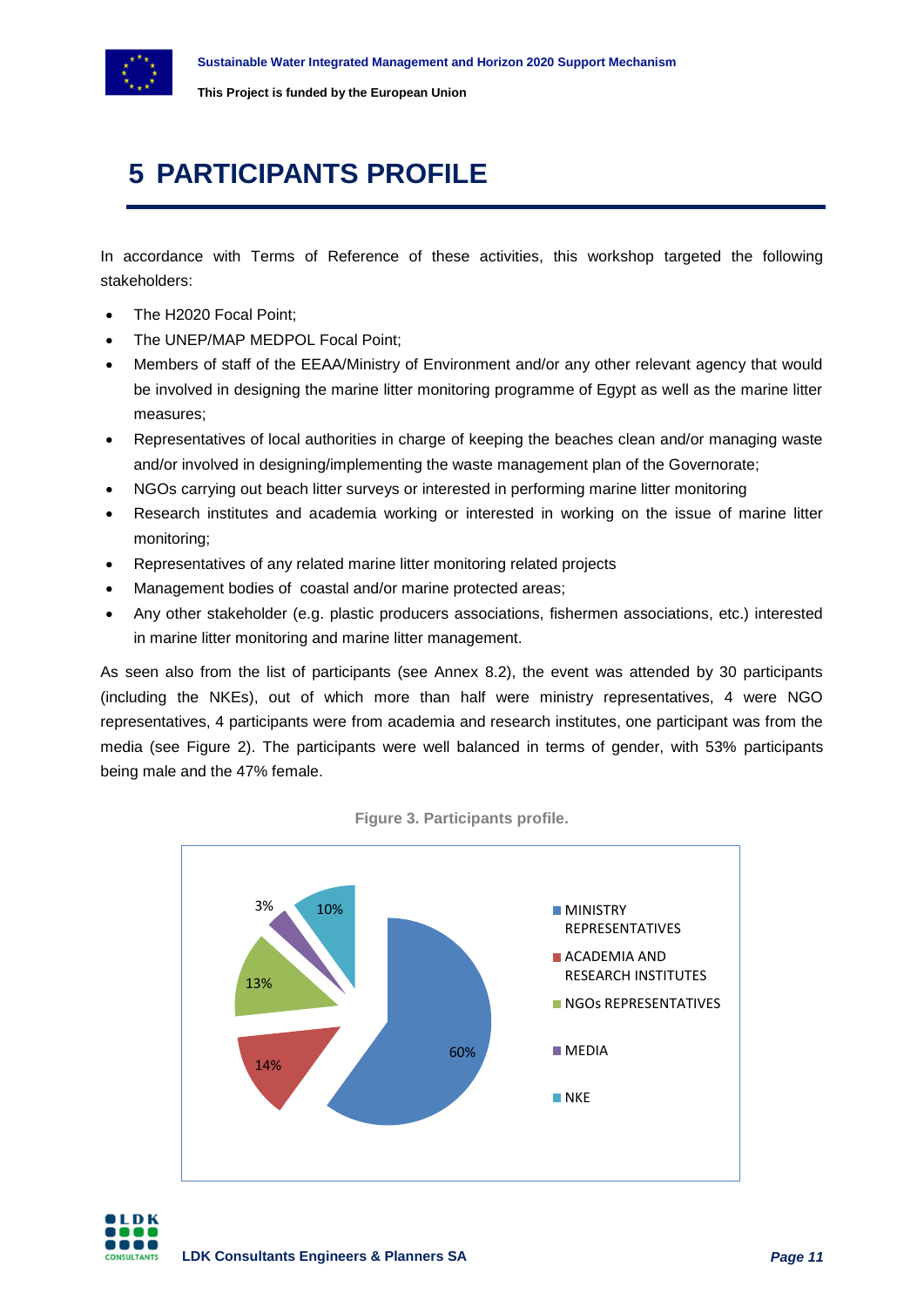<span id="page-11-2"></span>

**Figure 4. Gender statistics of the workshop participants.**

# <span id="page-11-0"></span>**6 EVALUATION OF THE EVENT**

### *A. Feedback on organizational, administrative and planning issues of the event*

A set of 7 criteria; A1-A7 (see table below) were assessed by the participants, using a qualitative description ranging between "Excellent" to "Poor", with an opportunity to provide suggestions for improvement. For the sake of comparison, the qualitative descriptions are given series numbers as follows: Excellent = 4; Good = 3; Average = 2; Poor = 1.

<span id="page-11-1"></span>

|  |  | Table 1. Workshop rating results related to organizational, administrative and planning issues |  |  |
|--|--|------------------------------------------------------------------------------------------------|--|--|
|  |  | (score expressed using the scale of 4 and 100%).                                               |  |  |

|                | ORGANISATIONAL, ADMINISTRATIVE AND PLANNING ISSUES                                                                                                               | <b>SCORE</b><br>(MAX. 4) | <b>SCORE</b><br>(MAX. 100%) |
|----------------|------------------------------------------------------------------------------------------------------------------------------------------------------------------|--------------------------|-----------------------------|
| A <sub>1</sub> | Efficient logistics: location of venue and interpretation                                                                                                        | 3,80                     | 95%                         |
| A2             | Smooth flow of programme, efficient handling of emerging needs<br>and attentiveness to participants concerns                                                     | 3,40                     | 85%                         |
| A3             | Presentations correspond and contribute to the planned<br>objectives and are conducive to enhanced shared understanding<br>and participation on addressed topics | 3,45                     | 86%                         |
| A <sub>4</sub> | Clarity, coverage and sufficiency of concepts, objectives,<br>anticipated outputs and outcomes                                                                   | 3,50                     | 88%                         |
| A5             | The materials distributed were helpful                                                                                                                           | 3,30                     | 83%                         |
| A <sub>6</sub> | <b>Efficient and Effective Facilitation</b>                                                                                                                      | 3,45                     | 86%                         |
| A7             | Overall rating of the event                                                                                                                                      | 3,40                     | 85%                         |

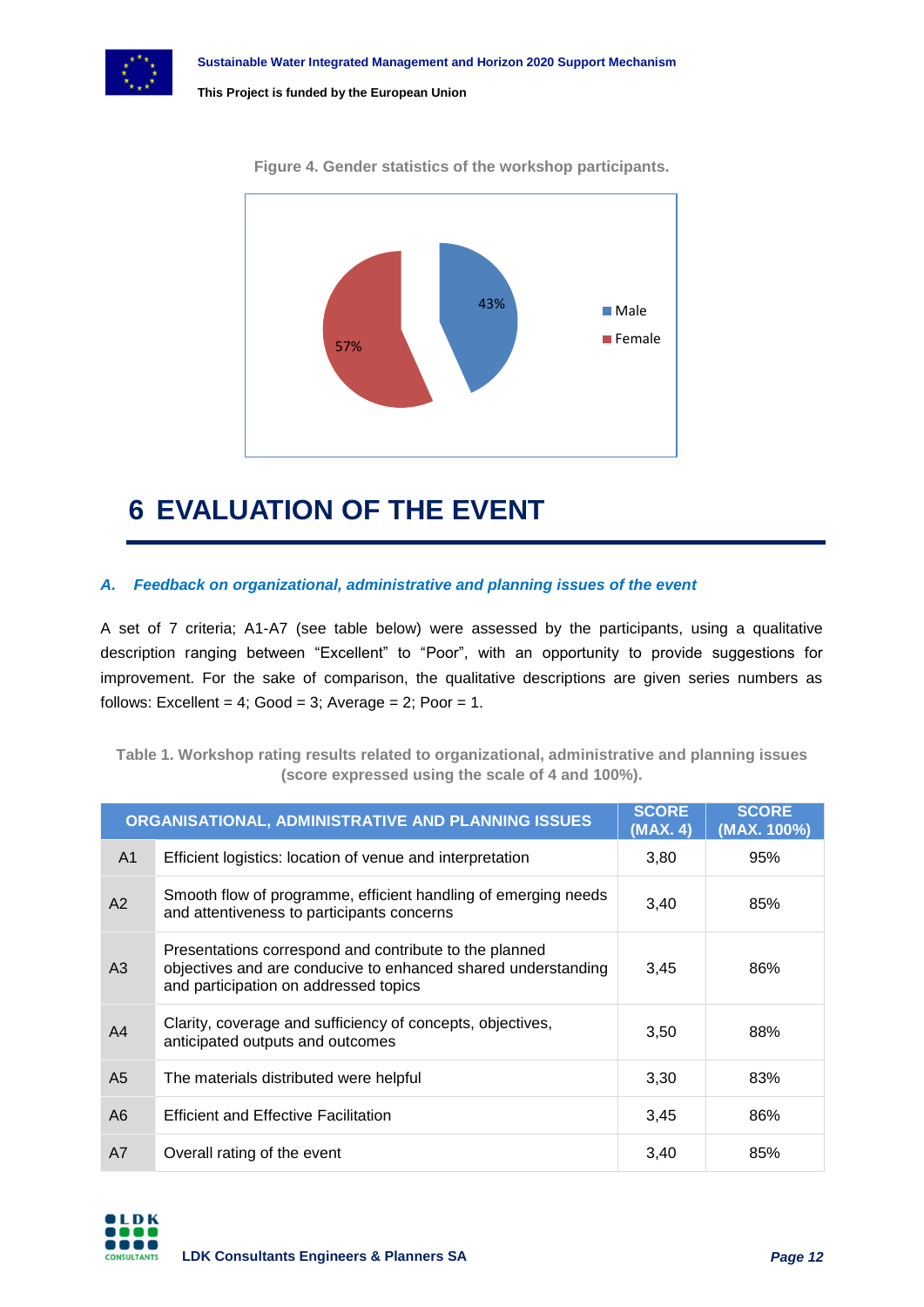

Three fourths the participants (75%) found all topics of the event necessary for a good comprehension of the subject, while the rest felt that some additional topics could be included. Regarding the level of difficulty according to the majority of the participants (70%) it was adequate, while some participants (15%) were of the view that it was elementary. Most of the participants felt that the length of the training was sufficient (70%) and 20% found the event's duration shorter than required, while the remaining participants didn't provide a reply.

**Table 2. Participants' feedback on technical aspects of the event.**

<span id="page-12-0"></span>

| <b>FEEDBACK ON TECHNICAL ASPECTS</b>                             | No. of replies |
|------------------------------------------------------------------|----------------|
| <b>B1. Coverage of the event</b>                                 |                |
| All the topics necessary for a good comprehension of the subject | 15             |
| Some topics covered are not necessary                            |                |
| Some additional topics should be included                        | $\overline{2}$ |
| No reply                                                         | 3              |
| <b>Total Replies</b>                                             | 20             |
| <b>B2. Level of difficulty</b>                                   |                |
| <b>Difficult</b>                                                 |                |
| Adequate                                                         | 14             |
| Elementary                                                       | 3              |
| No reply                                                         | 3              |
| <b>Total Replies</b>                                             | 20             |
| <b>B3. Length of the training</b>                                |                |
| Longer than needed                                               |                |
| Sufficient                                                       | 14             |
| Shorter than required                                            | 4              |
| No reply                                                         | 3              |
| <b>Total Replies</b>                                             | 20             |

**Figure 5. Participants' feedback on the event's coverage.**

<span id="page-12-1"></span>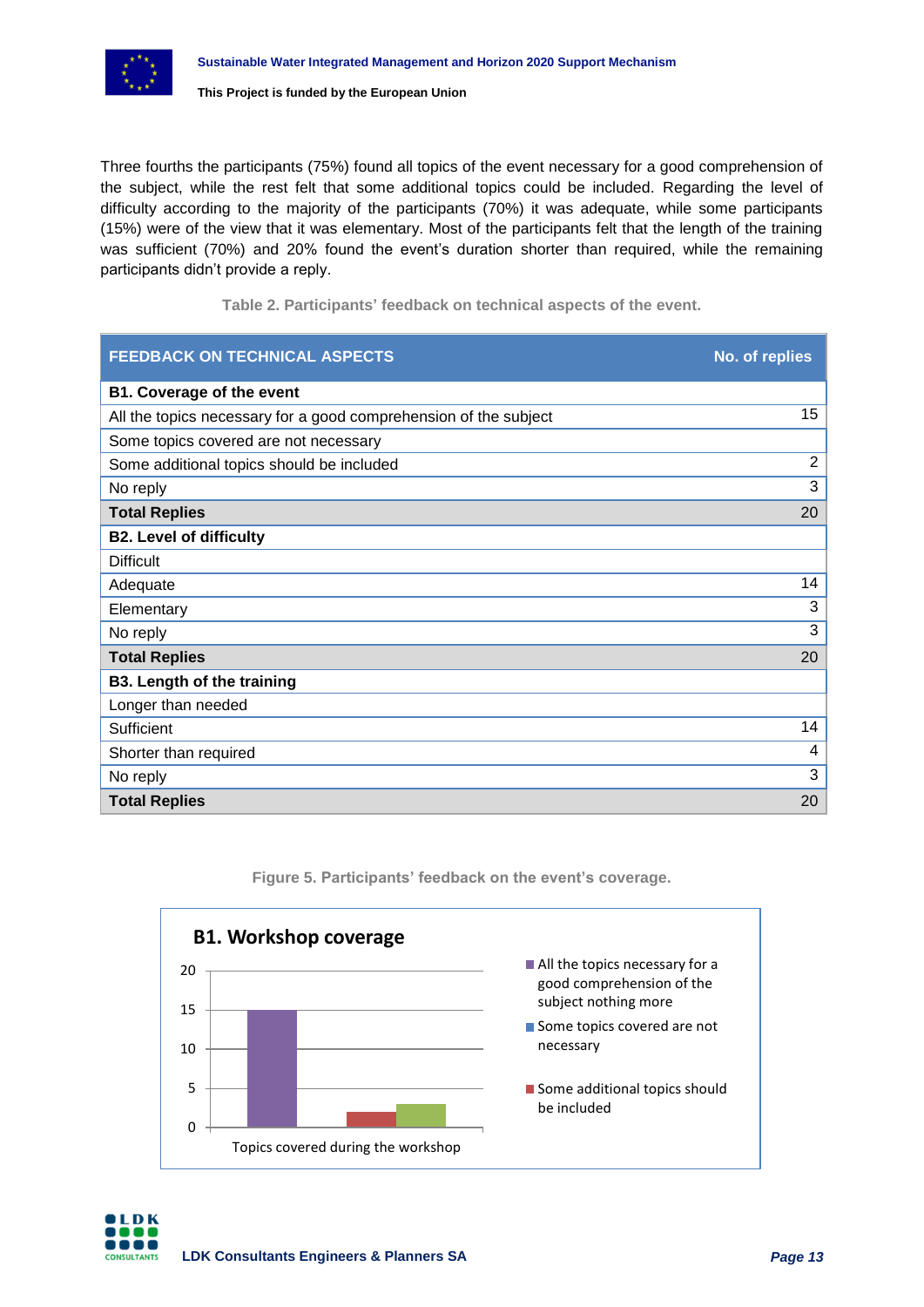**Figure 6. Participants' feedback on the event's difficulty.**

<span id="page-13-0"></span>

**Figure 7. Participants' feedback on the event's length.**

<span id="page-13-1"></span>

Participants provided valuable insights on the event through a set of five open-ended questions (B4-B8). A summary of the most popular replies is provided in the table below. The participants indicated that among the most valuable things they learned during the workshop were the importance of carrying out marine litter surveys with the use of a harmonized methodology; the way to perform beach litter surveys; how marine litter items can be tracked back to their sources; and how to reduce the impacts of marine litter on the coastal and marine environment. Along the same line, the participants indicated that the event will assist them in detecting the sources of marine litter and thus facilitate the prioritization of measures; it will improve the quality of their work on the field; it provides a solid basis for launching marine litter monitoring activities in Egypt. Among the things they liked most in this workshop were the well-prepared presentations and videos shared; the group work and hands-on activity; meeting and networking with experts from different fields. The participants indicated that they gained good knowledge on the issue which they are committed to transfer to their colleagues through reports, presentations, discussions and the organization of trainings. Last but not least, they indicated that the length of the session for processing the marine litter data obtained from the field work should be increased while the issue of marine litter monitoring in the water column could have also been addressed in more detail.

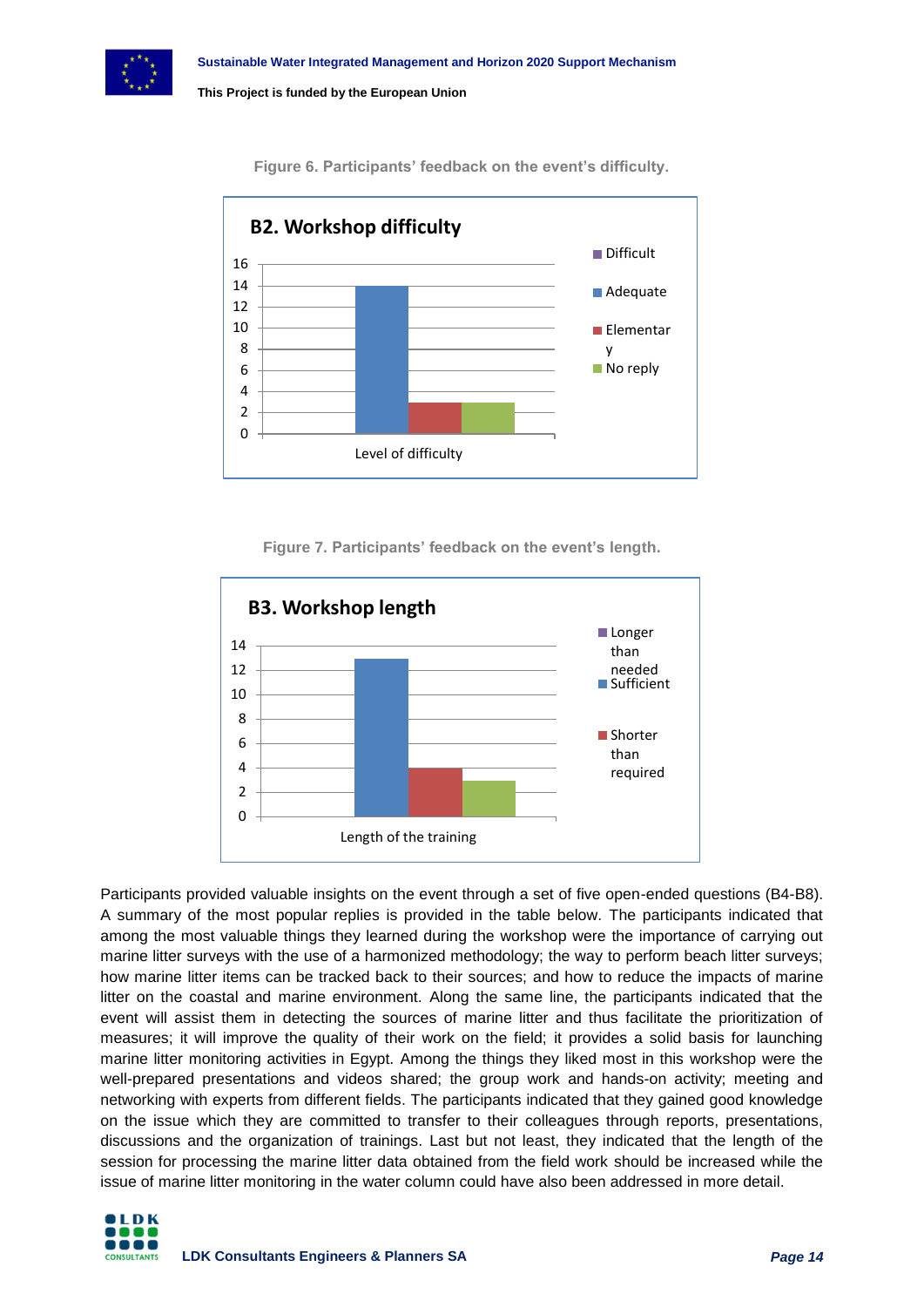

**Table 3. Participants replies to the open-ended questions.**

<span id="page-14-0"></span>

| <b>Open-ended questions</b> |                                                                                                                                                                | <b>Most popular replies</b>                                                                                                                                                                                                                                                                                                                                                                                                                                                                 |  |  |
|-----------------------------|----------------------------------------------------------------------------------------------------------------------------------------------------------------|---------------------------------------------------------------------------------------------------------------------------------------------------------------------------------------------------------------------------------------------------------------------------------------------------------------------------------------------------------------------------------------------------------------------------------------------------------------------------------------------|--|--|
| <b>B4</b>                   | What is the most<br>valuable thing you<br>learned?                                                                                                             | How to monitor marine litter on beaches in a harmonized way;<br>L.<br>The existence of different 'mature' methodologies for<br>П<br>monitoring marine litter in all marine compartments;<br>The new knowledge shared on marine litter;<br>П<br>The linkage of the marine litter measure and the ICZM<br>П<br>framework;<br>How marine litter items can be tracked back to their sources;<br>U.<br>How to reduce the impacts of marine litter on the coastal and<br>E<br>marine environment. |  |  |
| <b>B5</b>                   | How do you think that<br>the current event will<br>assist you in your future<br>work on the subject?                                                           | It will facilitate efforts to detect the marine litter sources and<br>П<br>subsequently guide the identification of targeted measures;<br>It provides a solid basis for launching marine litter monitoring<br>I.<br>activities in Egypt;<br>It will improve the quality of the work performed on the field.<br>П                                                                                                                                                                            |  |  |
| <b>B6</b>                   | <b>Please indicate whether</b><br>(and how) you could<br>transfer part of the<br>experience gained from<br>the event to your<br>colleagues in your<br>country. | Share the presentations of the event;<br>П<br>Report;<br>Ш<br>Presentation;<br>E<br>Discussion with colleagues;<br>П<br>Organize a training course for colleagues;<br>L<br>Carry out a beach survey with colleagues;<br>П                                                                                                                                                                                                                                                                   |  |  |
| <b>B7</b>                   | What did you like most<br>about this event?                                                                                                                    | The well-elaborated presentations and the videos shared;<br>П<br>Meeting and networking with experts from different fields;<br>П<br>Good experts;<br>П<br>The hands-on activity at the beach;<br>L<br>The group-work sessions;<br>П<br>It was well organized.<br>П                                                                                                                                                                                                                          |  |  |
| <b>B8</b>                   | What needs to be<br>improved?                                                                                                                                  | To address in more detail also the issue of marine litter<br>I.<br>monitoring in the water column;<br>To make more beach surveys in other locations;<br>П<br>To allocate more time for processing the marine litter data<br>Ш<br>obtained from the field work.                                                                                                                                                                                                                              |  |  |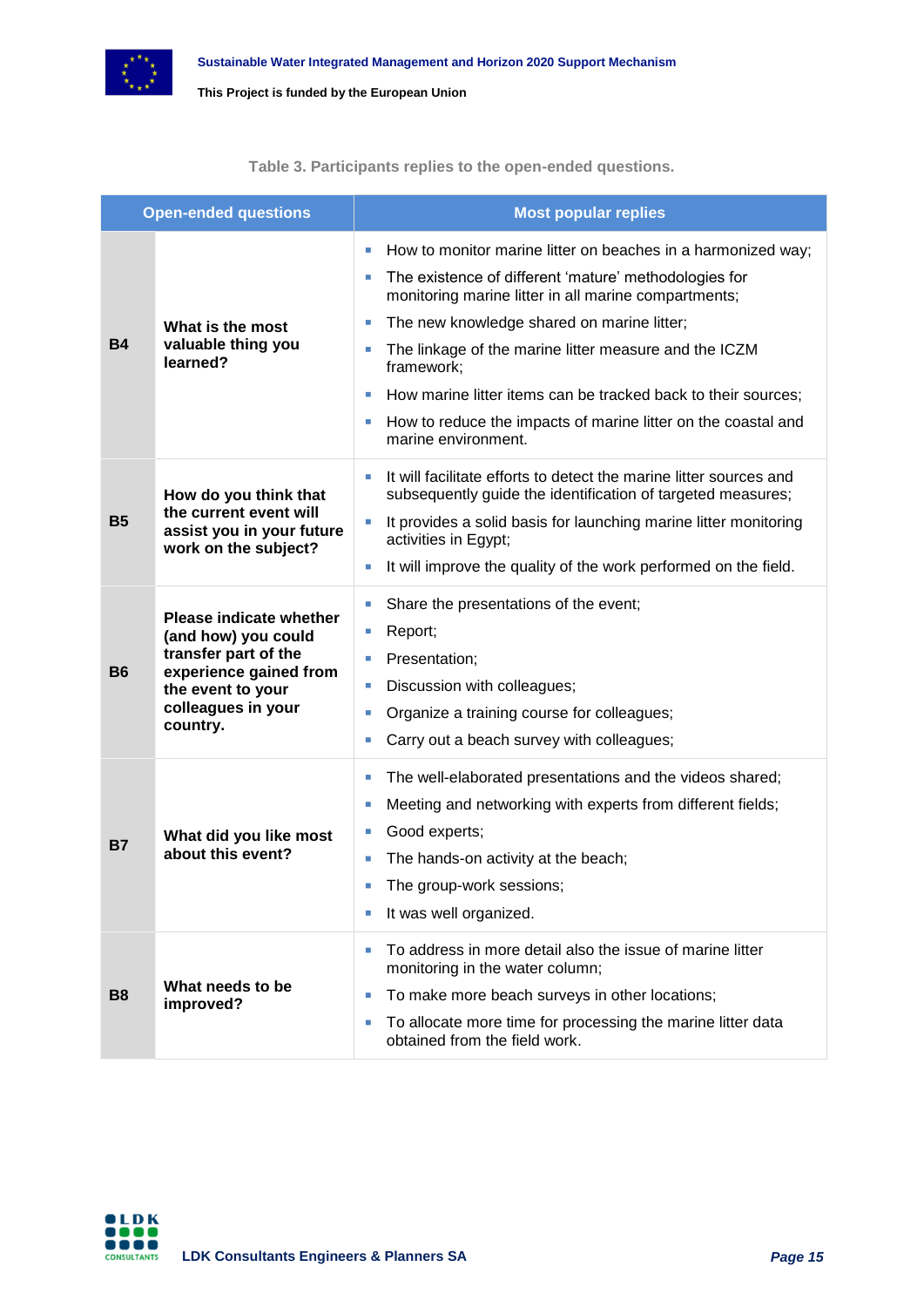

#### *B. Remarks by the trainer*

A set of 9 criteria; C1-C9 (see table below) were used by the NKEs in order assess the impact of the event. Overall, the participants were very active during the interactive sessions, engaged with the topics and their contributions to the discussions were very extensive and valuable. The planned objectives of the event were achieved to a large extent and participants gained a deepened understanding of appropriate marine litter monitoring schemes and methodologies, including how to monitor marine litter on beaches in a harmonized way. In general the event ran smoothly; the presentations, breakout sessions and field work were well appreciated; however more time was needed for processing the beach litter data obtained from the beach litter survey. Despite the fact that the SWIM-H2020 SM marine litter expert carried out the whole workshop via skype with the on-the-spot support of two NKEs this seems that it didn't affect the quality of the training.

**Table 4. The criteria used by the NKEs to assess the impact of the event.**

<span id="page-15-1"></span>

| C <sub>1</sub> | Efficient and effective performance and interaction by participants                                              |
|----------------|------------------------------------------------------------------------------------------------------------------|
| C <sub>2</sub> | Efficient and effective cooperation and team spirit                                                              |
| C <sub>3</sub> | Level of achievement of planned objectives                                                                       |
| C <sub>4</sub> | Did the event contribute to helping participants practice skills or gain knowledge related to<br>course concepts |
| C <sub>5</sub> | What worked well during the event                                                                                |
| C6             | What didn't work well and why                                                                                    |
| C7             | What components/concepts did participants seem to understand well                                                |
| C8             | Were there any components/concepts that participants appeared to not understand                                  |
| C9             | What aspects of the event could be improved and what to be kept                                                  |

# <span id="page-15-0"></span>**7 OVERALL ASSESSMENT & CONCLUSIONS**

The training evaluation received overall satisfactory notes. Most appreciated aspect was the organizational support (average: 3,80 or 95%). The second highest value (average: 3,50 or 88%) was attributed to the clarity, coverage and sufficiency of concepts, objectives, anticipated outputs and outcomes, thus testifying how the planned objectives were fully reached. Participants obtained an enhanced understanding of key issues (technical, environmental, economic, health, cultural and social) related to marine litter; deepened their knowledge on the Barcelona Convention Regional Plan for Marine Litter Management in the Mediterranean; improved their knowledge and understanding of appropriate marine litter monitoring schemes and methodologies and strengthened their capacities to monitor marine litter on beaches in a harmonized way; enhanced their skills to process the marine litter datasets and identify the marine litter sources. The quality of the workshop's presentation and then efficient and effective facilitation highly appreciated too (average: 3,45 or 86%). The "Overall rating of the event" was on average 3,40 or 85%). Participants expressed their satisfaction about the field work, the group work and the opportunity to interact with experts from other fields, well-prepared and clear presentations. In terms of the things that need to be improved, very few participants (2-3) indicated that more beach surveys should have been planned in other locations and that more time could have been allocated for processing the marine litter data obtained from the field work.

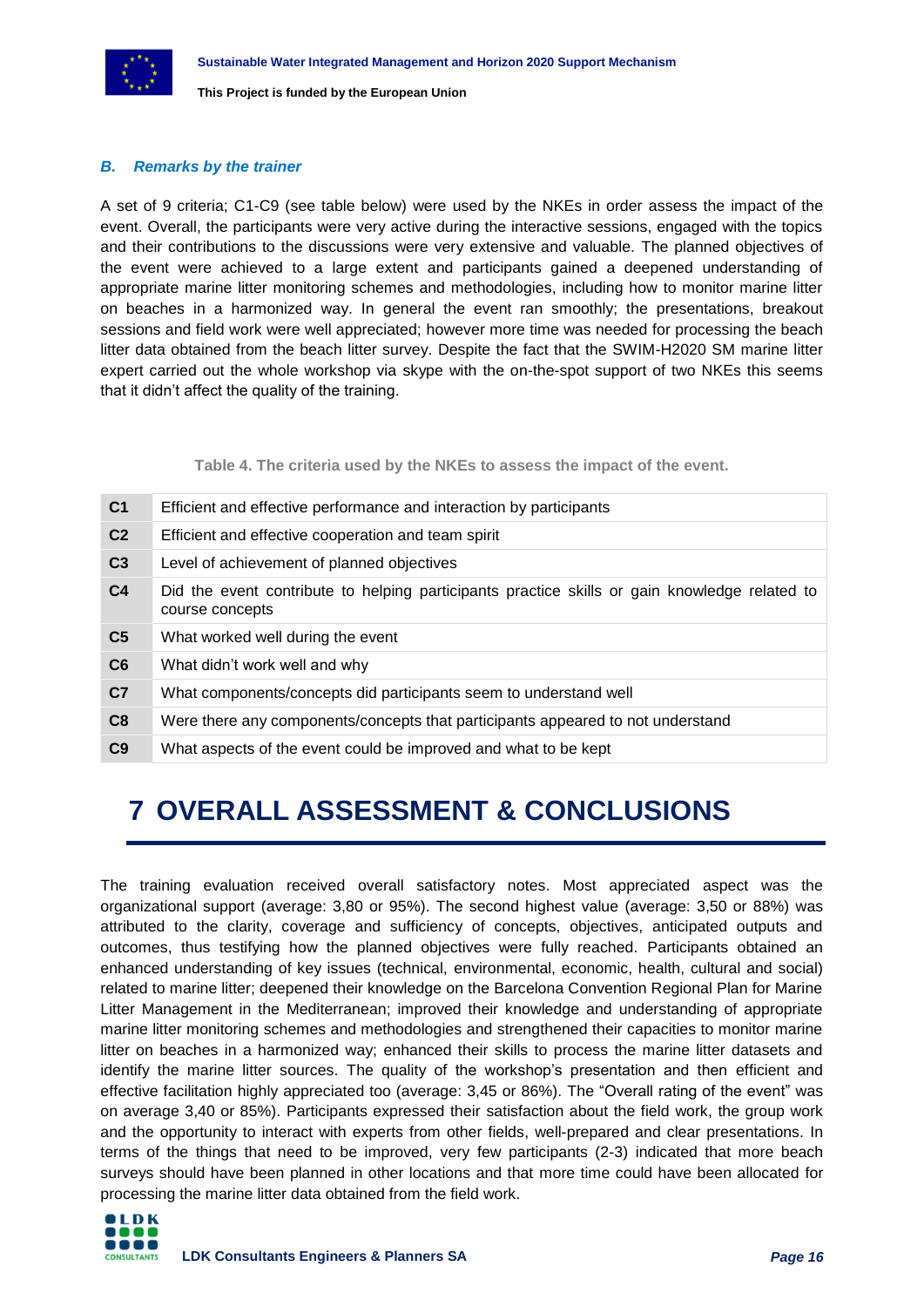

# <span id="page-16-0"></span>**8 ANNEXES**

### <span id="page-16-1"></span>8.1. AGENDA OF THE WORKSHOP

#### **19 September 2017**

| <b>Time</b> | <b>Session</b>                                                 | <b>Work programme</b>                                                                                                                                                                                                                                                                                                                                                                                                                      | Speaker(s)                                                                                                                                                                                                                                                                                                                                        |
|-------------|----------------------------------------------------------------|--------------------------------------------------------------------------------------------------------------------------------------------------------------------------------------------------------------------------------------------------------------------------------------------------------------------------------------------------------------------------------------------------------------------------------------------|---------------------------------------------------------------------------------------------------------------------------------------------------------------------------------------------------------------------------------------------------------------------------------------------------------------------------------------------------|
| 09.30-10.00 | Welcome                                                        | Welcoming remarks<br>Agenda overview<br>Ice breaker                                                                                                                                                                                                                                                                                                                                                                                        | Ms. Heba Sharawy, H2020 Focal<br>Point, EEAA/Ministry of<br>Environment<br>Dr. Emad Adly, SMIM-H2020 SM<br>stakeholder engagement expert<br>Dr. Thomais Vlachogianni, SWIM-<br>H2020 SM/ MIO-ECSDE marine<br>litter expert                                                                                                                        |
| 10.00-11.00 | Introduction                                                   | • Brief overview of the SWIM-<br><b>H2020 SM</b><br>• The H2020 Initiative for a<br>Cleaner Mediterranean:<br>achievements in Egypt<br>during phase II<br>• MEDPOL activities on<br>marine litter in the<br>Mediterranean<br>• Marine litter activities in<br>Egypt<br>• Introduction to the Expert<br>Facility Activity 'Assessment<br>of marine litter in the<br>Egyptian Mediterranean<br>coastline and proposed<br>management options' | Dr. Emad Adly, SMIM-H2020 SM<br>stakeholder engagement expert<br>Ms. Heba Sharawy, H2020 Focal<br>Point, EEAA/Ministry of<br>Environment<br>Dr. Mouhor Ibrahim, UNEP/MAP<br><b>MEDPOL Focal Point</b><br>Dr. Sameh Riad, Project Focal<br>Point on marine litter<br>Dr. Thomais Vlachogianni, SWIM-<br>H2020 SM/MIO-ECSDE marine<br>litter expert |
| 11.00-11.30 | Coffee break                                                   |                                                                                                                                                                                                                                                                                                                                                                                                                                            |                                                                                                                                                                                                                                                                                                                                                   |
| 11.30-13.00 | Monitoring marine<br>litter                                    | Overview of 'best' available<br>techniques and methodologies<br>for monitoring marine litter in<br>the coastal and marine<br>environment                                                                                                                                                                                                                                                                                                   | Dr. Thomais Vlachogianni, SWIM-<br>H2020 SM/MIO-ECSDE marine<br>litter expert                                                                                                                                                                                                                                                                     |
| 13.00-14.00 | Lunch break                                                    |                                                                                                                                                                                                                                                                                                                                                                                                                                            |                                                                                                                                                                                                                                                                                                                                                   |
| 14.00-15.30 | Monitoring and<br>assessment of<br>marine litter on<br>beaches | Methodology for monitoring<br>marine litter on beaches and<br>assessing marine litter<br>amounts, composition and<br>sources                                                                                                                                                                                                                                                                                                               | Dr. Thomais Vlachogianni, SWIM-<br>H2020 SM/MIO-ECSDE marine<br>litter expert                                                                                                                                                                                                                                                                     |
| 15.30-16.00 | Coffee break                                                   |                                                                                                                                                                                                                                                                                                                                                                                                                                            |                                                                                                                                                                                                                                                                                                                                                   |

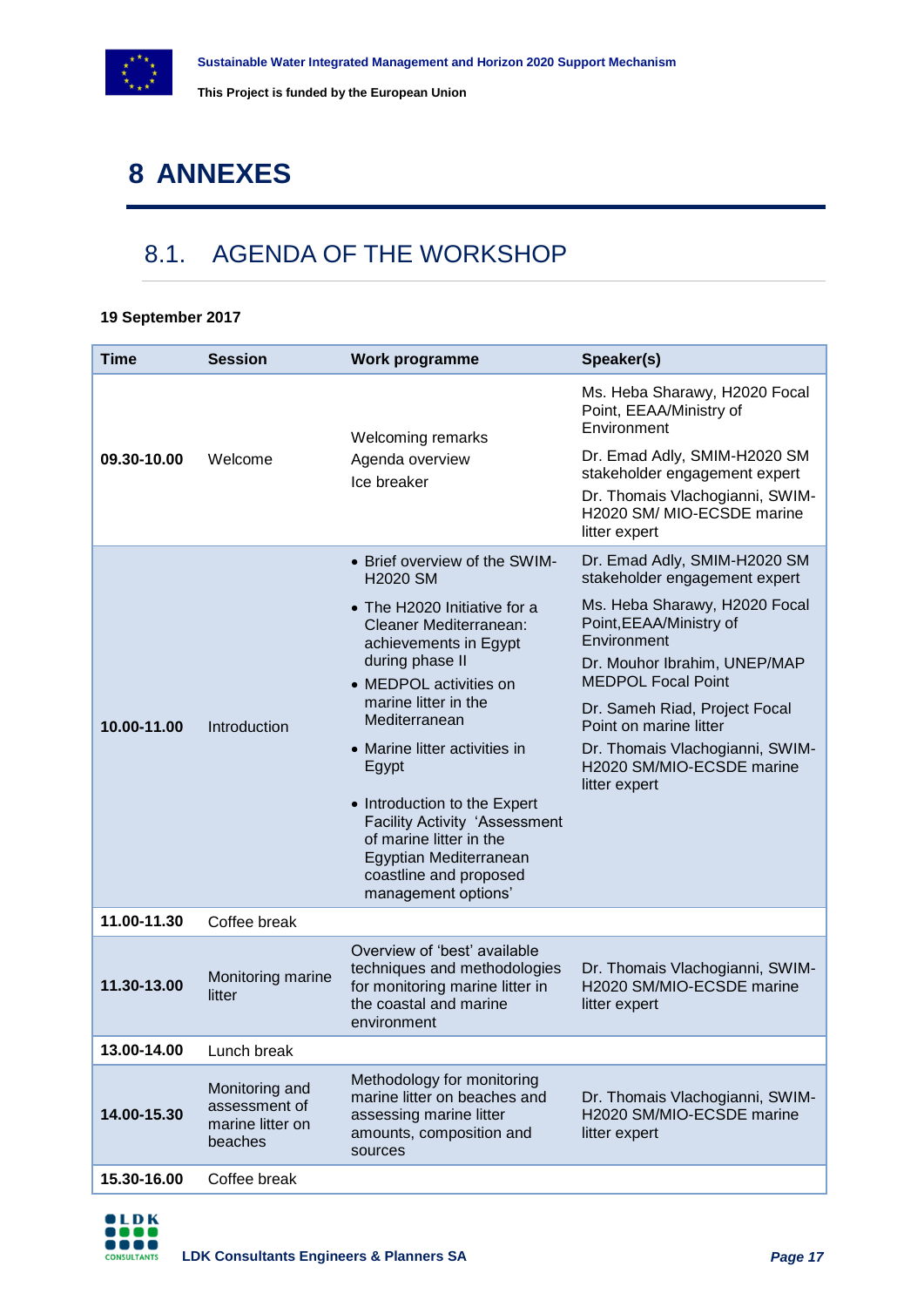

| 16.00-17.00 | Monitoring and<br>assessment of<br>marine litter on<br>beaches<br>(continued) | Introduction to the field work<br>on beach litter surveys | Dr. Thomais Vlachogianni, SWIM-<br>H2020 SM/MIO-ECSDE marine<br>litter expert |
|-------------|-------------------------------------------------------------------------------|-----------------------------------------------------------|-------------------------------------------------------------------------------|
| 17.00-17.30 | Wrap up                                                                       | Reflections & concluding<br>remarks                       | Αll                                                                           |

### **20 September 2017**

| <b>Time</b> | <b>Session</b>                                           | Work programme                                                           | Speaker(s)                                                                                                                            |
|-------------|----------------------------------------------------------|--------------------------------------------------------------------------|---------------------------------------------------------------------------------------------------------------------------------------|
| 09.00-09.15 | Welcome                                                  | Brief introduction to the field work                                     | Dr. Thomais Vlachogianni, SWIM-<br>H2020 SM/MIO-ECSDE marine litter<br>expert                                                         |
| 09.15-13.00 | Monitoring<br>marine litter<br>on beaches                | Field surveys in group work                                              | Dr. Thomais Vlachogianni, SWIM-<br>H2020 SM/MIO-ECSDE marine litter<br>expert<br>Mr. Essam Nada, SWIM-H2020 SM,<br>solid waste expert |
| 13.00-14.00 | Lunch break                                              |                                                                          |                                                                                                                                       |
| 14.00-15.30 | Monitoring<br>marine litter<br>on beaches<br>(continued) | Results analysis/simulation<br>exercise from field work in group<br>work | Dr. Thomais Vlachogianni, SWIM-<br>H2020 SM/MIO-ECSDE marine litter<br>expert<br>Mr. Essam Nada, SWIM-H2020 SM,<br>solid waste expert |
| 15.30-16.00 | Wrap up and<br>closure                                   | Reflections & concluding remarks,<br>certificates, evaluation            | All                                                                                                                                   |

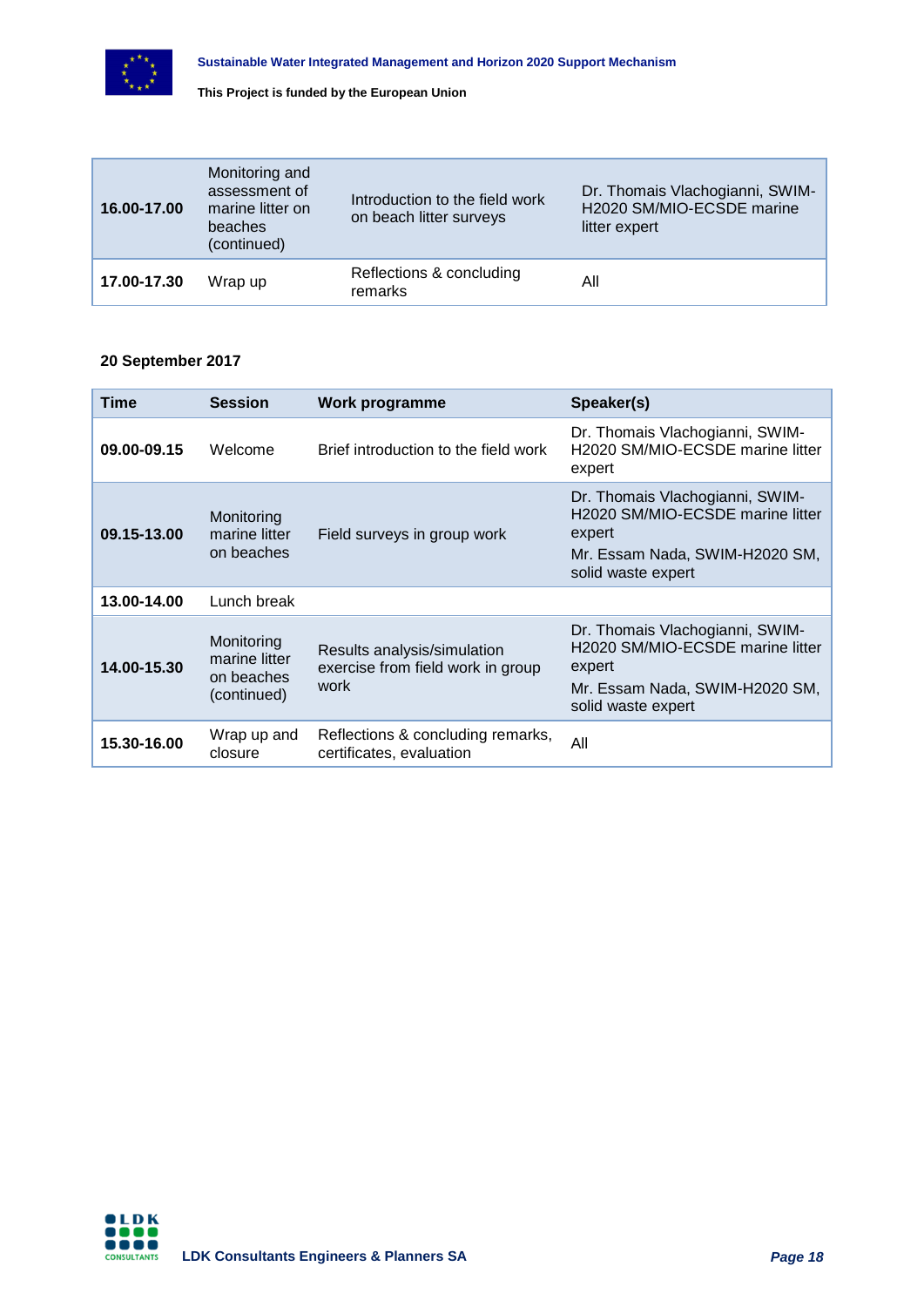

## <span id="page-18-0"></span>8.2. LIST OF PARTICIPANTS OF THE WORKSHOP

|     | Name                    | <b>Surname</b>        | <b>Position</b>                                            | Organization                                                                    |
|-----|-------------------------|-----------------------|------------------------------------------------------------|---------------------------------------------------------------------------------|
| Ms. | Shaimaa                 | ABBASS                | Environmental<br>Researcher                                | EEAA                                                                            |
| Ms. | Yosra                   | ABD EL AZIZ           | Director of petroleum<br>& industrial crisis<br>management | EEAA                                                                            |
| Ms. | Heba                    | ABD EL MOATY          | Coastal Zone Manager                                       | EEAA (Alexandria)                                                               |
| Mr. | <b>Mohamed Hussein</b>  | ABD EL MONIEM         | Project Manager                                            | Arab Office for Youth<br>and Environment                                        |
| Mr. | Emad                    | <b>ADLY</b>           | Stakeholder<br><b>Engagement Expert</b>                    | <b>SWIM-H2020 SM</b>                                                            |
| Mr. | Sameh                   | <b>AYOUB</b>          | Project Focal Point on<br>Marine Litter                    | EEAA                                                                            |
| Ms. | Enaam                   | <b>BAKR</b>           | Director of waste and<br>waste water dpt                   | <b>EEAA</b>                                                                     |
| Mr. | Aly                     | <b>EL BAROUDY</b>     | Journalist                                                 |                                                                                 |
| Mr. | Haitham Abd El<br>Azeem | <b>EL YAMANY</b>      | Project manager                                            | Egyptian Sustainable<br>Development Forum                                       |
| Mr. | <b>Mohamed Gamal</b>    | EL-DIN HASANEIN       | <b>Coastal Zone Manager</b>                                | EEAA (Tanta)                                                                    |
| Mr. | Sayed Moustafa          | <b>EL SAYED</b>       | Water quality control<br>dpt                               | <b>EEAA</b>                                                                     |
| Ms. | Eman                    | <b>HELMY</b>          | Chemist at water<br>laboratory                             | EEAA                                                                            |
| Ms. | Mohour                  | <b>IBRAHIM HASSAN</b> | UNEP/MAP MEDPOL<br><b>Focal Point</b>                      | EEAA                                                                            |
| Mr. | <b>Mohamed Ahmed</b>    | ABD EL-KHALEQ         | Senior Chemist                                             | Institute of Graduate<br><b>Studies and Research -</b><br>Alexandria University |
| Ms. | Iman Mohamed            | ZAHER                 | <b>Coastal Zone Manager</b>                                | EEAA (Mansoura)                                                                 |
| Ms. | Shaimaa                 | <b>MAGDY</b>          | Associate Researcher                                       | Institute of Graduate<br>Studies and Research -<br>Alexandria University        |
| Mr. | Islam                   | <b>MOHAMED</b>        |                                                            | EEAA                                                                            |
| Ms. | Heba                    | <b>MOHREM</b>         | Chemist at water<br>laboratory                             | EEAA                                                                            |
| Ms. | Fatma                   | <b>MOHSEN</b>         | Chemist at water<br>monitoring laboratory                  | EEAA                                                                            |
| Mr. | Essam                   | <b>NADA</b>           | Solid Waste Expert                                         | SWIM-H2020 SM / RAED                                                            |
| Mr. | Samir                   | <b>NASR</b>           | Med. Monitoring                                            | Institute of Graduate<br><b>Studies and Research</b>                            |
| Mr. | Mohamed                 | <b>OMRAN</b>          | Environmental<br>Researcher                                | CDA in Beir El Abd                                                              |
| Mr. | Ibrahim                 | SABER                 | Environmental<br>Researcher                                | EEAA                                                                            |